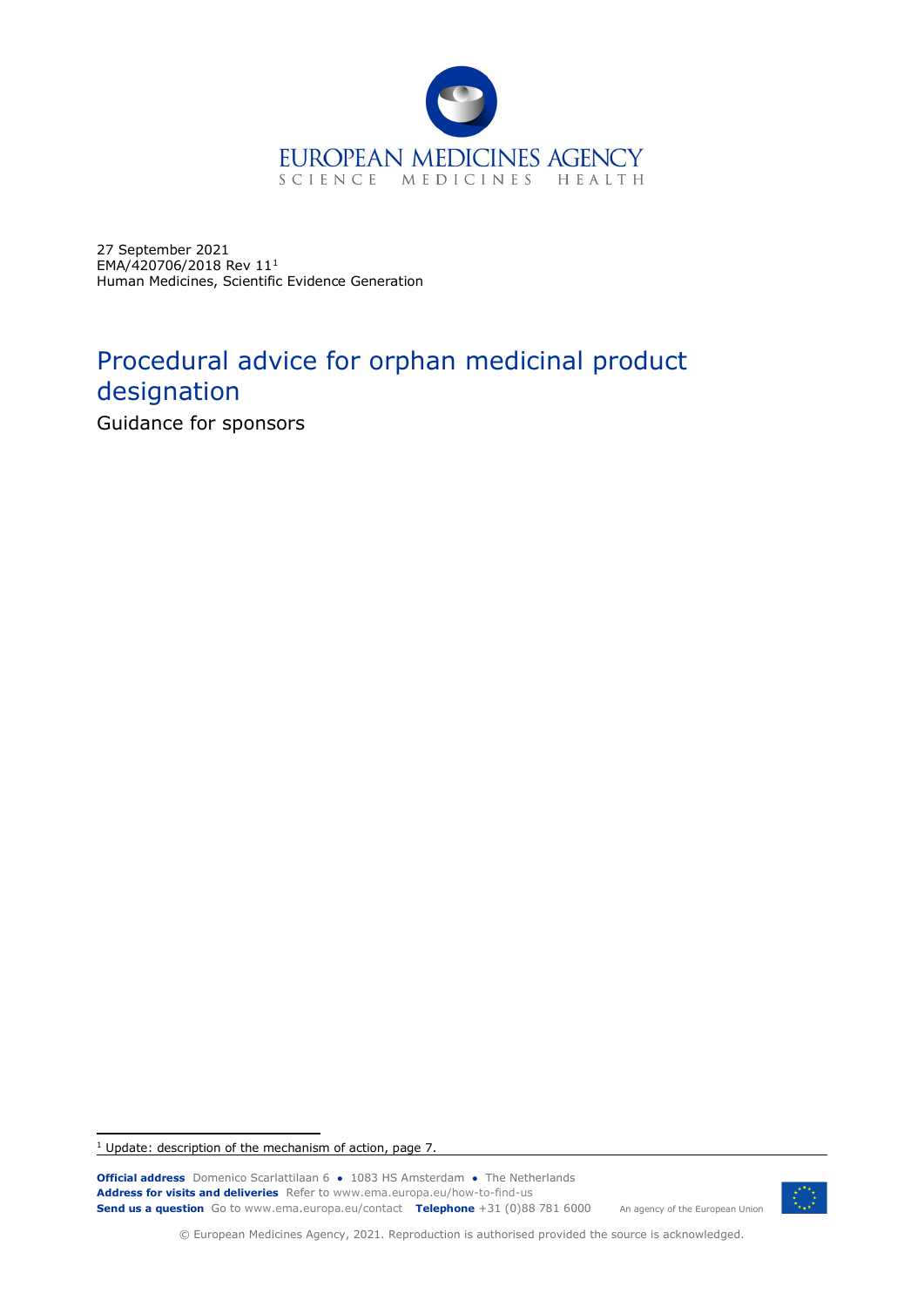# <span id="page-1-0"></span>**Table of contents**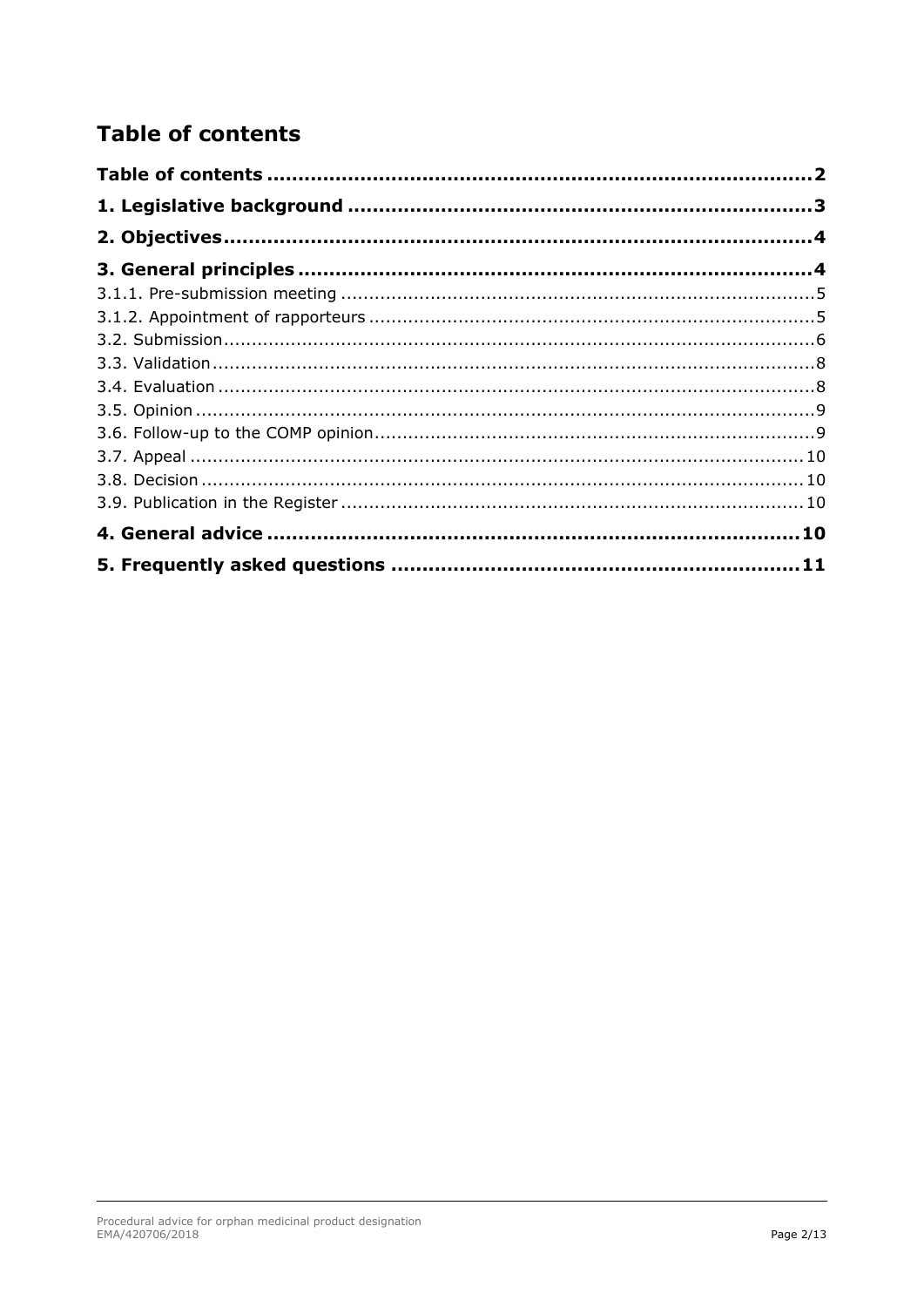# <span id="page-2-0"></span>**1. Legislative background**

The legislation on orphan medicinal products, [Regulation \(EC\) No 141/2000](http://ec.europa.eu/health/files/eudralex/vol-1/reg_2000_141/reg_2000_141_en.pdf) of the European Parliament and of the Council, was adopted on 16 December 1999 and published in the Official Journal of the European Communities on 22 January 2000 (Ref. L18/1). This Regulation lays down a Community procedure for the designation of medicinal products as orphan medicinal products and provides incentives for the development and placing on the market of designated orphan medicinal products. The Regulation also establishes the Committee for Orphan Medicinal Products (COMP) within the European Medicines Agency (EMA), which is responsible for examining applications for orphan medicinal product designation.

On 27 April 2000, the Commission adopted [Regulation \(EC\) No 847/2000](http://ec.europa.eu/health/files/eudralex/vol-1/reg_2000_847/reg_2000_847_en.pdf) laying down implementing rules and setting out definitions essential for the application of Regulation (EC) No 141/2000 (Ref. L103/5). As of 28 April 2000, the date this Regulation entered into force, sponsors have been able to submit applications for orphan medicinal product designation to the EMA.

On 31 March 2004, the European Parliament adopted [Regulation \(EC\) No 726/2004,](http://eur-lex.europa.eu/LexUriServ/LexUriServ.do?uri=OJ:L:2004:136:0001:0033:en:PDF) which provides the legal framework for the centralised authorisation and supervision of medicines for human and veterinary use and establishes the European Medicines Agency (EMA). It determines that all marketing authorisations for orphan medicines in the EU should follow the [centralised authorisation procedure](http://www.ema.europa.eu/ema/index.jsp?curl=pages/about_us/general/general_content_000109.jsp&mid=WC0b01ac0580028a47) and that the CHMP can issue guidance regarding [compassionate-use](http://www.ema.europa.eu/ema/index.jsp?curl=pages/regulation/general/general_content_000293.jsp&mid=WC0b01ac058007e691) programmes.

On 15 December 2005, the European Commission adopted [Regulation \(EC\) No 2049/2005](http://eur-lex.europa.eu/LexUriServ/LexUriServ.do?uri=OJ:L:2005:329:0004:0007:en:PDF) regarding the payment of fees to, and receipt of assistance from, the EMA by micro, small and medium-sized enterprises (SMEs). It determines that scientific advice and scientific services for designated orphan medicines shall be provided by the EMA to SMEs free of charge.

On 29 March 2006, the European Parliament adopted [Regulation \(EC\) No 507/2006,](http://ec.europa.eu/health/files/eudralex/vol-1/reg_2006_507/reg_2006_507_en.pdf) which provides the legal framework for the granting of a [conditional marketing authorisation](http://www.ema.europa.eu/ema/index.jsp?curl=pages/regulation/q_and_a/q_and_a_detail_000133.jsp&mid=WC0b01ac058066e978) to medicines that fall within the scope of Regulation (EC) No 726/2004. It establishes that orphan medicines can be granted a conditional marketing authorisation within this legal framework.

On 12 December 2006, the European Parliament adopted [Regulation \(EC\) No 1901/2006](http://ec.europa.eu/health/files/eudralex/vol-1/reg_2006_1901/reg_2006_1901_en.pdf) on medicinal products for paediatric use. It establishes that the usual period of market exclusivity for orphan medicines may be extended to twelve years if study results are submitted in compliance with an agreed paediatric investigation plan at the time of marketing authorisation.

On 19 September 2008, the Commission adopted a [Guideline on aspects of the application of Article](http://ec.europa.eu/health/files/orphanmp/doc/c_2008_4077_en.pdf)  [8\(1\) and \(3\) of Regulation \(EC\) No 141/2000:](http://ec.europa.eu/health/files/orphanmp/doc/c_2008_4077_en.pdf) assessing similarity of medicinal products versus authorised orphan medicinal products benefiting from market exclusivity and applying derogations from that market exclusivity, C(2008) 4077.

On 23 September 2008, the Commission published a Guideline on aspects of the application of Article [8\(2\) of Regulation \(EC\) No 141/2000:](http://eur-lex.europa.eu/LexUriServ/LexUriServ.do?uri=OJ:C:2008:242:0008:0011:EN:PDF) review of the period of market exclusivity of orphan medicinal products, 2008/C 242/07.

On 18 November 2016, the Commission adopted [Commission notice on the application of Articles 3, 5](https://eur-lex.europa.eu/legal-content/EN/TXT/PDF/?uri=OJ:JOC_2016_424_R_0003&from=EN)  [and 7 of Regulation \(EC\) No 141/2000 on orphan medicinal products](https://eur-lex.europa.eu/legal-content/EN/TXT/PDF/?uri=OJ:JOC_2016_424_R_0003&from=EN) setting out its interpretation on certain matters relating to the implementation of the designation and the market exclusivity provisions. This notice replaced previous Commission Communication (2003/C/178/02 adopted on 29 July 2013.

On 29 May 2018, the Commission adopted [Commission Regulation \(EU\) 2018/781 amending](https://eur-lex.europa.eu/legal-content/EN/TXT/?uri=uriserv:OJ.L_.2018.132.01.0001.01.ENG&toc=OJ:L:2018:132:TOC)  [Regulation \(EC\) No 847/2000 as regards the definition of the concept 'similar medicinal product'.](https://eur-lex.europa.eu/legal-content/EN/TXT/?uri=uriserv:OJ.L_.2018.132.01.0001.01.ENG&toc=OJ:L:2018:132:TOC)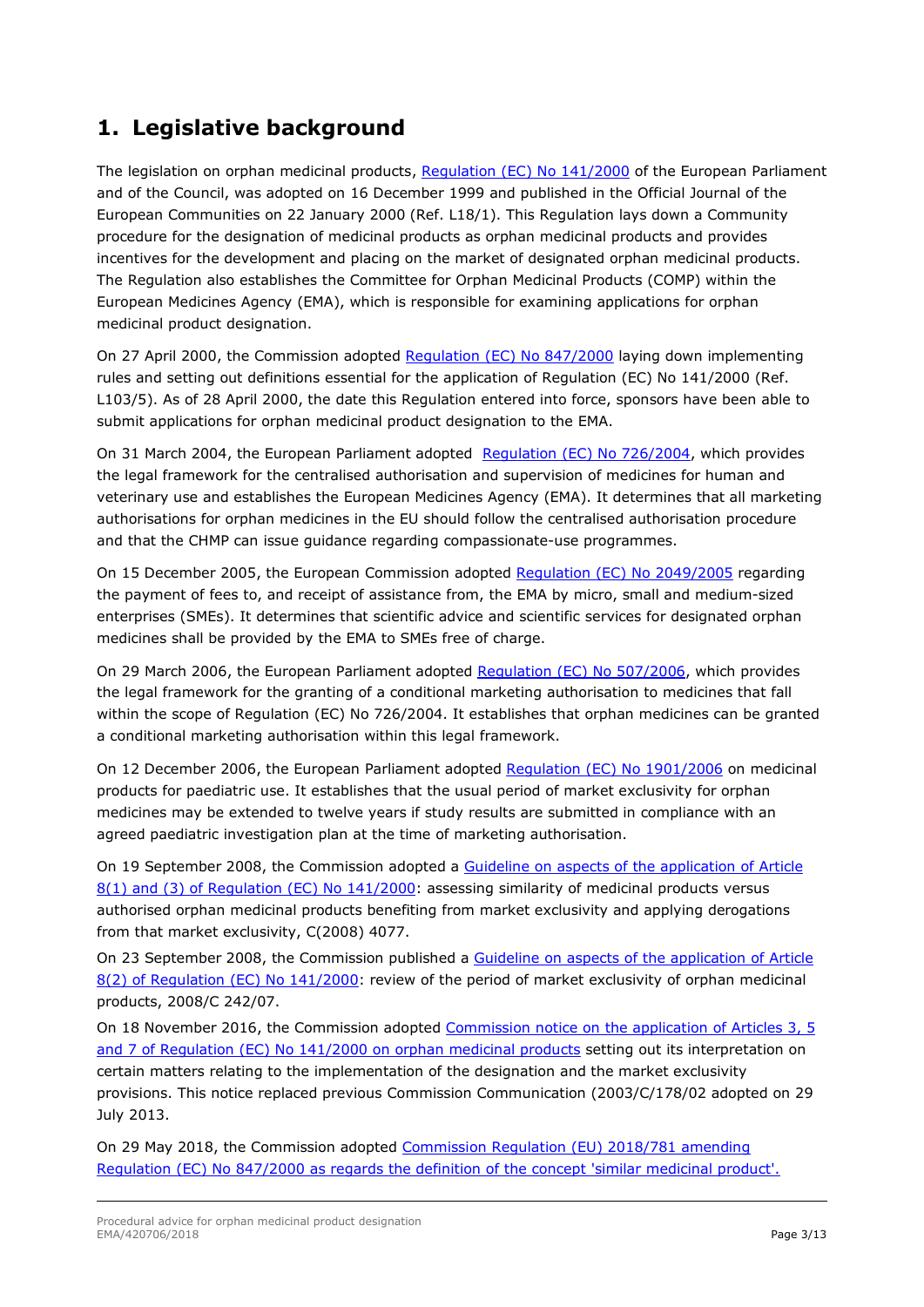# <span id="page-3-0"></span>**2. Objectives**

In examining an application for orphan medicinal product designation, the COMP will focus on determining whether the sponsor has established that the designation criteria are met, i.e.:

- the life-threatening or debilitating nature of the condition;
- the medical plausibility of the proposed orphan indication;
- that the prevalence of the condition in the European Union is not more than five in 10,000 or that it is unlikely that marketing the medicinal product in the European Union, without incentives, would generate sufficient return to justify the necessary investment;
- that no satisfactory method of diagnosis prevention or treatment exists, or if such a method exists, that the medicinal product will be of significant benefit to those affected by the condition.

The evaluation process has a maximum duration of 90 days without clock stops and cannot be lengthened to accommodate for the lack of data or other omissions in the application submitted by the sponsor. To assist in the development of a policy on orphan medicinal products, an expert network will be built up by the Committee, with expert(s) identified as appropriate to be involved in the evaluation of applications for orphan medicinal product designation.

# <span id="page-3-1"></span>**3. General principles**

**IRIS** | **Regulatory & Scientific Information Management Platform** is a new secure online portal for sponsors to submit applications for orphan medicinal product designation and to manage [post](http://www.ema.europa.eu/ema/index.jsp?curl=pages/regulation/general/general_content_000554.jsp&mid=WC0b01ac058061ecbb)[designation activities,](http://www.ema.europa.eu/ema/index.jsp?curl=pages/regulation/general/general_content_000554.jsp&mid=WC0b01ac058061ecbb) operational from June 2018 as part of an **EMA-wide programme** to improve the way it records and manages master data and interacts with external stakeholders. All orphan applications should be created and submitted via the [IRIS portal,](https://iris.ema.europa.eu/) which also contains the relevant procedural advice.

Sponsors are no longer required to send a notification of intent to file an orphan drug application for designation to the EMA. Sponsors should follow one of the two options below:

#### **Submit directly an application to the EMA,** through the online web portal

Pre-submission meetings are not mandatory, and sponsors are most welcome to send an application for orphan drug designation without notice. However, we will appreciate that sponsors send the application preferably few days before any of the published submission deadlines available on the [EMA](http://www.ema.europa.eu/ema/index.jsp?curl=pages/regulation/general/general_content_000037.jsp&mid=WC0b01ac0580024c5d)  [website](http://www.ema.europa.eu/ema/index.jsp?curl=pages/regulation/general/general_content_000037.jsp&mid=WC0b01ac0580024c5d) to allow more time for the validation process and the possibility to intervene in case of technical problems. For further details on the submission of an orphan drug application for designation see point 3.2. below.

#### **Request a pre-submission meeting/teleconference**

If a Sponsor feels they could benefit from a preliminary discussion before the submission of an orphan drug application to the EMA, they can request a pre-submission meeting/teleconference at least two months prior to their planned submission date via the IRIS portal. For further details see point 3.1.1 below.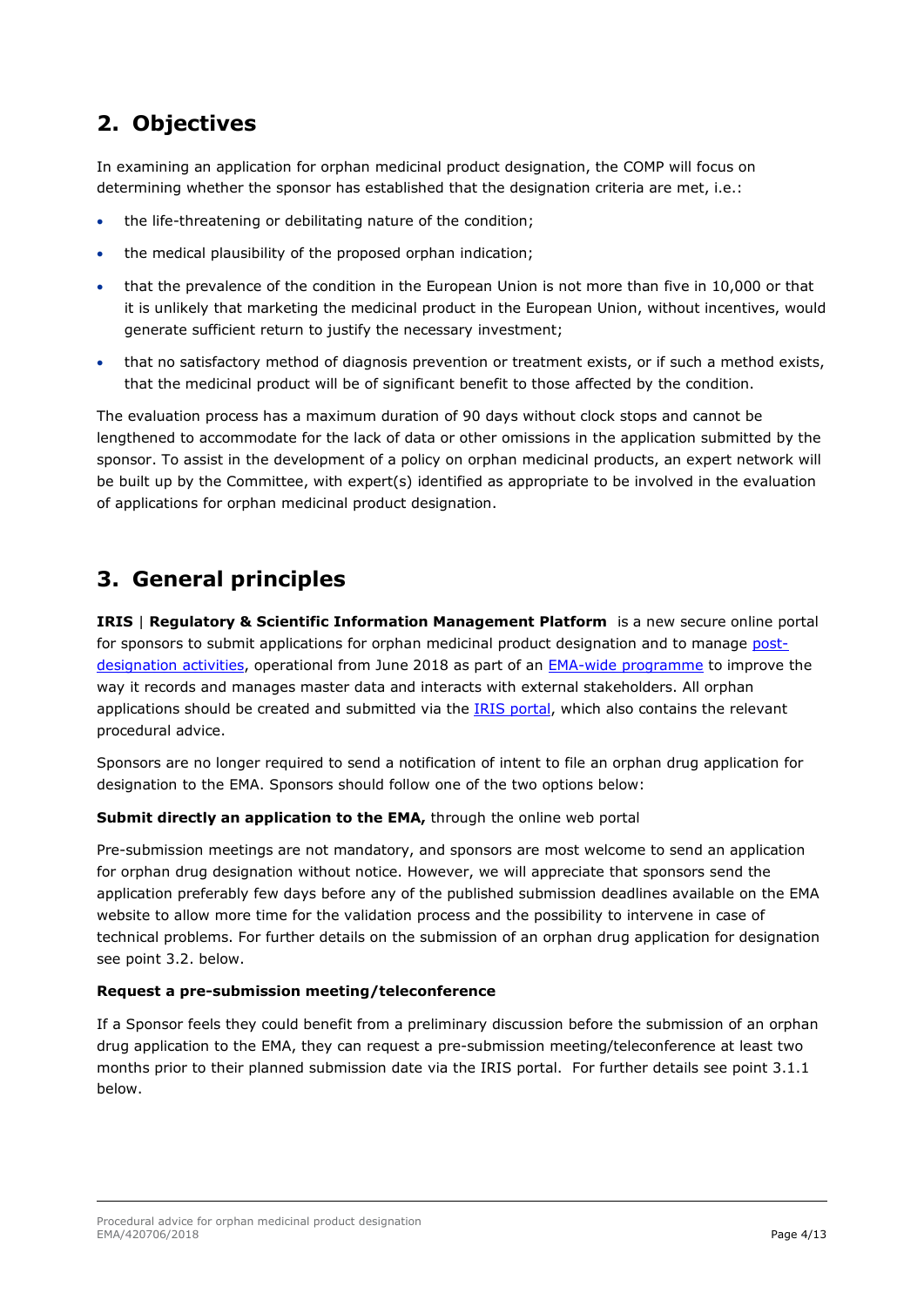## <span id="page-4-0"></span>**3.1.1. Pre-submission meeting**

- The EMA encourages sponsors to request a pre-submission meeting prior to filing an application for orphan medicinal product designation. Pre-submission meetings for orphan designation are free of charge and are held mostly via teleconference, unless the sponsor has a justified preference to come to the Agency in person. Follow-up teleconferences are also possible. The following information should be made available to the EMA via the online web portal one week prior to the meeting/teleconference date:
	- − draft information in the submission sections within the IRIS portal;
	- − draft [scientific document \(sections A-E\)](http://www.ema.europa.eu/docs/en_GB/document_library/Template_or_form/2011/10/WC500116306.doc), as a Word or RTF file in the portal folder for the draft application for orphan designation);
	- − short presentation about the application (approx. 15 min) (PowerPoint file, located as above);
	- list of participants and roles, and dial-in number and password for teleconference where applicable (Word/RTF file, located as above).
- To obtain the best outcome the sponsor should focus their presentation on issues pertaining to the orphan designation process:
	- condition, scope of the application;
	- − description of the active substance, its mode of action and supporting non-clinical (in vitro and in vivo if available) as well as clinical data (if available) which would support the hypothesis of its potential in treating, diagnosing or preventing the condition;
	- − chronically debilitating and/or life-threatening nature of the condition;
	- − overview of the prevalence calculation;
	- − if applicable the significant benefit that the product will offer over current approved therapies in the EU;
	- intention to submit the application for orphan designation to other Agencies (e.g. US/FDA, Japan/MHLW & PMDA).
- During the pre-submission meeting the EMA will also offer a quality check of two key aspects:
	- − the draft submission data in the portal;
	- the scientific document (sections A-E) as attached to the submission.
- Sponsors will be invited to take minutes of the meeting, which should be provided to the EMA within one week after the meeting (please upload them in the portal folder for the draft application for orphan designation). The Agency will subsequently review the minutes within one week and post the final (amended) version in another portal folder.

### <span id="page-4-1"></span>**3.1.2. Appointment of rapporteurs**

• A Rapporteur (COMP member), an EMA scientific officer and an EMA assistant will be identified for each application. COMP members may be invited to propose experts to be involved in the evaluation as appropriate. The Committee may appoint one or more experts from the EU expert list to be involved in each application, in addition to the Rapporteur, as appropriate.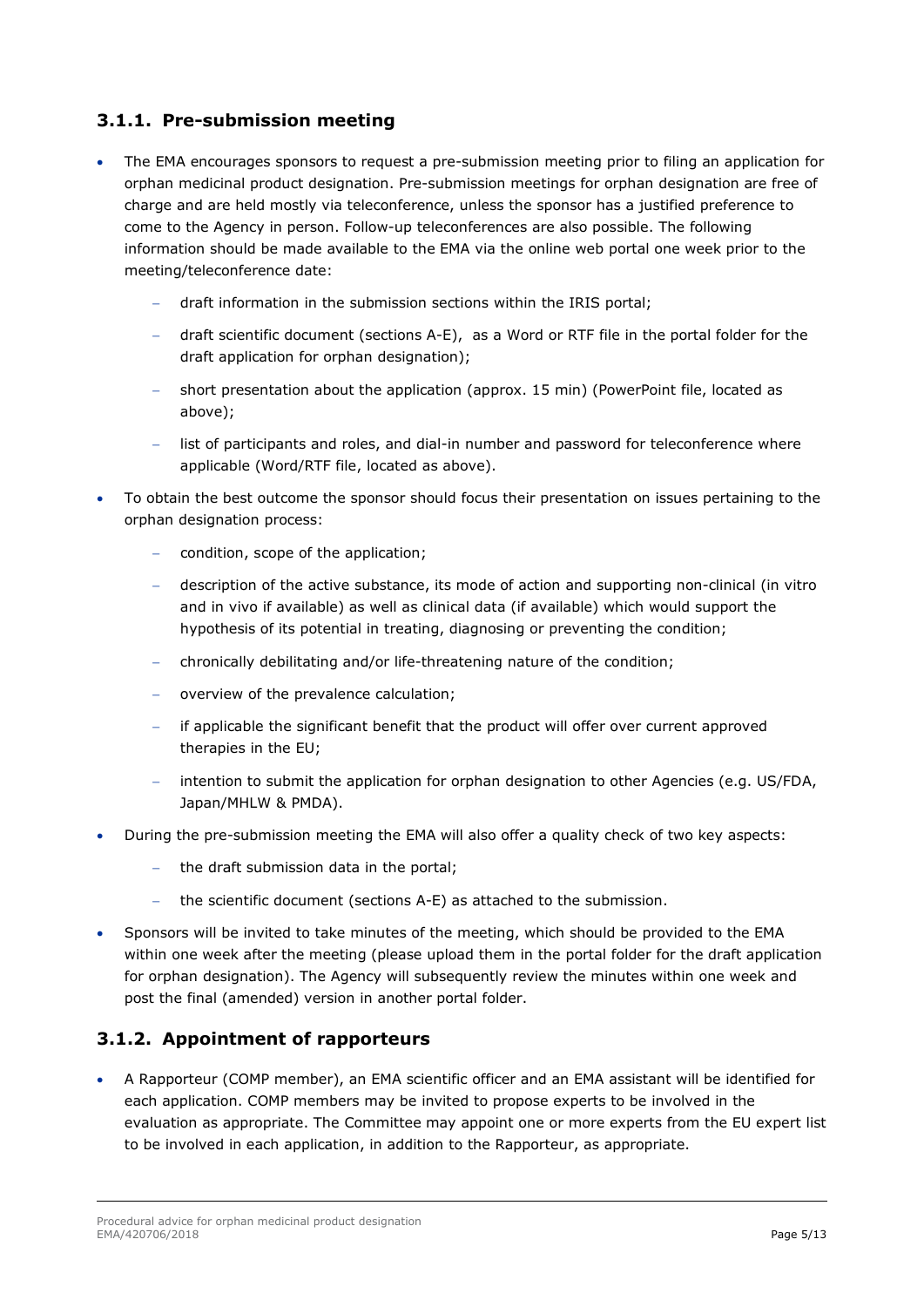## <span id="page-5-0"></span>*3.2. Submission*

- The deadlines for submission of an orphan medicinal product designation application are published on the **EMA** website;
- The sponsor should submit the application via the secure online web portal, IRIS;
- The complete application should include:

| <b>Document</b>                                                                                                                                                                                                                                                                                                                                                                                                                                                                                                                                                                                                                 | <b>Format</b>                               |
|---------------------------------------------------------------------------------------------------------------------------------------------------------------------------------------------------------------------------------------------------------------------------------------------------------------------------------------------------------------------------------------------------------------------------------------------------------------------------------------------------------------------------------------------------------------------------------------------------------------------------------|---------------------------------------------|
| General administrative and scientific information completed online via the portal.                                                                                                                                                                                                                                                                                                                                                                                                                                                                                                                                              | Web form                                    |
| Scientific document (sections A-E) (To be uploaded in the portal folder of the<br>submission).                                                                                                                                                                                                                                                                                                                                                                                                                                                                                                                                  | Word/RTF file<br>(docx format<br>preferred) |
| Proof of establishment of the sponsor in a country of the European Economic Area<br>(EEA):                                                                                                                                                                                                                                                                                                                                                                                                                                                                                                                                      | <b>PDF</b>                                  |
| If the sponsor is an organisation should have a permanent physical address in<br>one of the countries of the EEA and provide full details in the application form<br>including the name of a contact person at the sponsor premises able to receive any<br>documents in person, if needed. The proof of establishment e.g. certification of<br>company incorporation, should be uploaded in the portal folder of the submission.                                                                                                                                                                                                |                                             |
| If the sponsor is a natural person of a country of the EEA, in order to respect<br>data protection rights and freedoms, they should not include proof of establishment<br>in the portal folder of the submission. Once EMA receives the application, the<br>Orphan Office will e-mail the individual sponsor outside the submission portal to<br>verify their citizenship of a country of the EEA e.g. copy of passport. At the end of<br>the validation process all personal data are deleted from EMA's systems. Please<br>refer to Privacy Statement for proof of establishment of natural persons in orphan<br>designation. |                                             |
| Translations of the active substance and proposed orphan condition into the official<br>languages of the European Union, plus Icelandic and Norwegian. (To be uploaded in<br>the portal folder of the submission).<br>Sponsors are advised to check translations from previous orphan designations in the<br>Community Register of Orphan Medicinal Products. If an active substance or a<br>proposed orphan condition have been accepted it is advisable to use these<br>translations in future submissions.                                                                                                                   | Word (docx<br>format<br>preferred)          |
| <b>Note to sponsors with active SME status:</b> SME applicants are not required to<br>submit translations. EMA provides assistance with translations of product<br>information into all official European Union languages to those sponsors that at the<br>time of applying for an application for orphan medicinal product designation have<br>their SME status confirmed. However, sponsors are recommended to submit as<br>many translations they can complete with their submission. Sponsors are advised to<br>search the Community Register as indicated above.                                                           |                                             |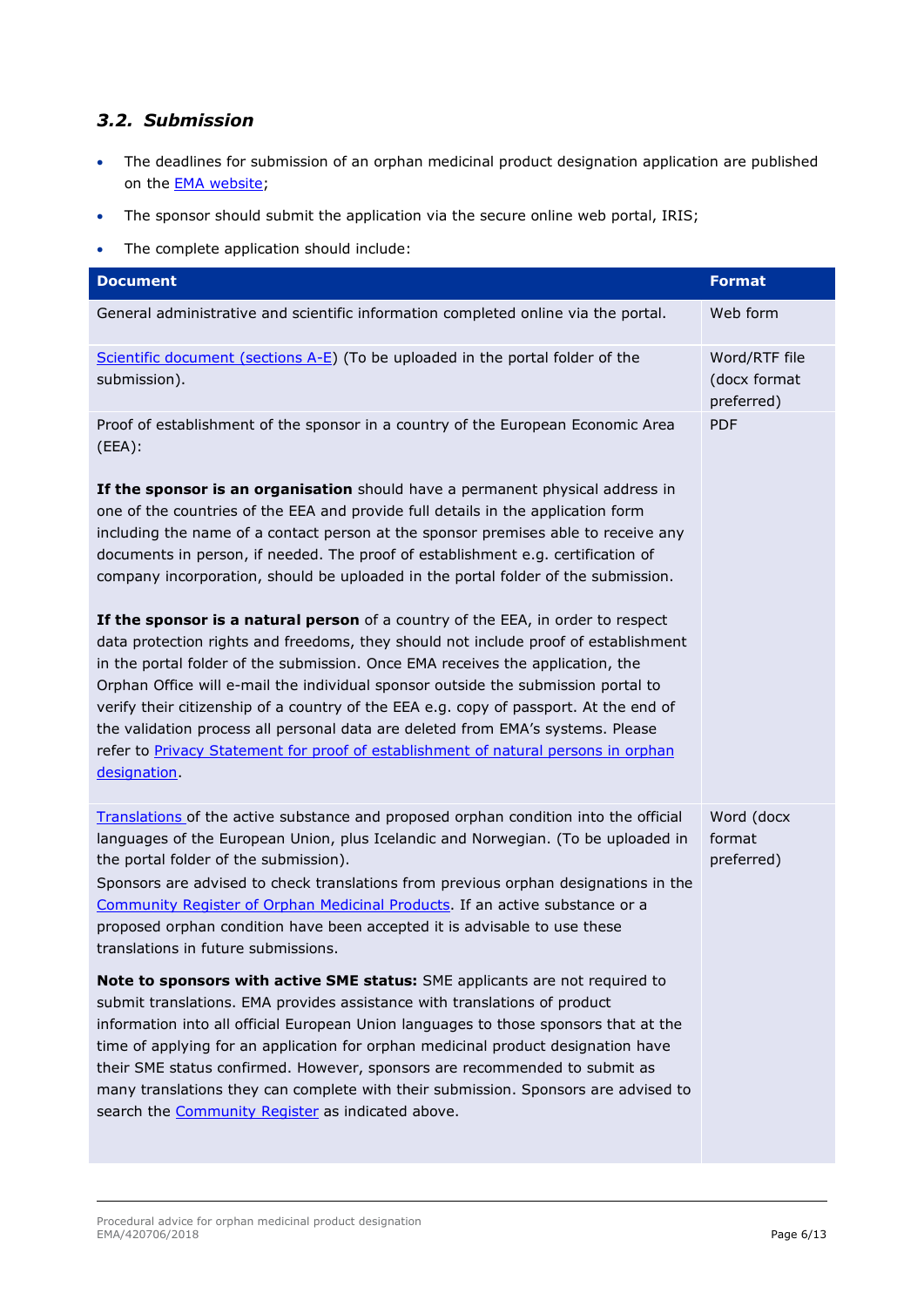| <b>Document</b>                                                                                                                                                                                                                                                                                                                                                                                                                                                                                                                                                                                                                                                                                 | <b>Format</b>                       |
|-------------------------------------------------------------------------------------------------------------------------------------------------------------------------------------------------------------------------------------------------------------------------------------------------------------------------------------------------------------------------------------------------------------------------------------------------------------------------------------------------------------------------------------------------------------------------------------------------------------------------------------------------------------------------------------------------|-------------------------------------|
| Full text of any scientific article cited in the bibliography, saved in individual PDF<br>files titled as first author and year, such as in 'Smith PH et al 2004.PDF'. While there<br>is no maximum number of files or global size, there is a size limit of 50 Mb per file.<br>Please include a Zip folder, named 'Bibliography' to contain all individual files for<br>each reference.                                                                                                                                                                                                                                                                                                        | <b>PDF</b>                          |
| A description of the mechanism of action of your medicine in lay language in 100<br>words maximum. This text should describe as simply as possible the clinically<br>relevant principal mechanism of action, in relation to the condition applied for.<br>If the medicine is granted an orphan designation, this text will be included in a<br>public overview of the orphan designation to be published on the EMA website<br>following the European Commission decision. The draft overview will be shared with<br>you before publication. You can use previously published orphan designations<br>overviews as a basis:<br>https://www.ema.europa.eu/en/medicines/ema group types/ema orphan | Word (docx)<br>format<br>preferred) |

#### **Important:**

In preparing an application for orphan medicinal product designation, sponsors are requested to follow the [Commission guideline \(ENTR/6283/00\)](http://ec.europa.eu/health/files/orphanmp/2014-03_guideline_rev4_final.pdf) for the format and content of applications for designation as orphan medicinal products.

The Agency encourages parallel applications for orphan designation with **regulatory authorities outside the EU** and has special arrangements with regulators in the United States and Japan for this purpose:

- If an application has not been submitted to the United States before, the Agency advises sponsors to apply for orphan designation with the United States Food and Drug Administration (FDA). There are regular interactions and collaboration between EMA and FDA in the orphan and rare disease clusters;
- If an application has not been submitted to the Japanese authorities before, the Agency also encourages the sponsor to seek orphan designation from the Ministry for Health, Labour and Welfare (MHLW) in Japan. Under the Japanese orphan designation system, the MHLW provides consultation on orphan designations before submission, whereas marketing-authorisation applications submitted following an orphan designation are assessed by the Pharmaceuticals and Medical Devices Agency (PMDA). The MHLW generally seeks scientific counsel from the PMDA on the orphan designation.

If more than one indication is applied for the same product, separate applications should be submitted for each orphan indication. In this regard, 'treatment' and 'prevention' of the same condition are considered as two separate indications and should be the subject of two separate applications for orphan designation.

The sponsor should use the **recommended** INN of the active substance(s), if available at the time of submitting the application. Otherwise, an appropriate chemical name or scientific name can be used, when registering the substance(s) in EUTCT. Proposed INNs and company codes are not acceptable for the purpose of orphan designation.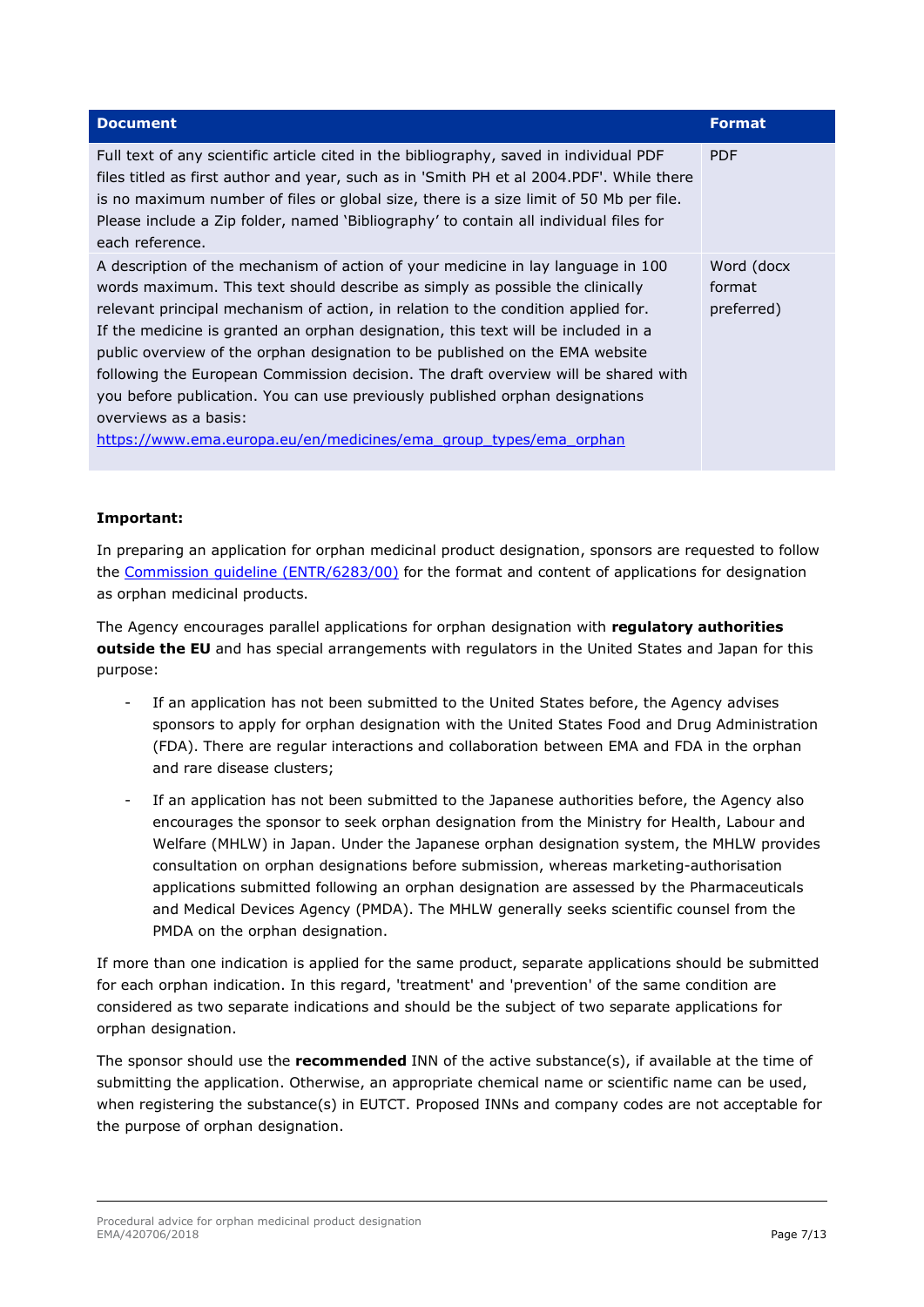## <span id="page-7-0"></span>*3.3. Validation*

- The EMA Secretariat will complete the validation of the application within 60 days from the submission deadline, and confirm whether sufficient data are provided that would allow for the evaluation of the application by the COMP as per [Regulation \(EC\) No 141/2000.](https://eur-lex.europa.eu/LexUriServ/LexUriServ.do?uri=OJ:L:2000:018:0001:0005:en:PDF) The EMA will also check that the application complies with the [Commission guideline \(ENTR/6283/00\)](https://ec.europa.eu/health/sites/health/files/files/orphanmp/2014-03_guideline_rev4_final.pdf) [for the format](http://ec.europa.eu/health/files/orphanmp/2014-03_guideline_rev4_final.pdf)  [and content of applications for designation as orphan medicinal products](http://ec.europa.eu/health/files/orphanmp/2014-03_guideline_rev4_final.pdf) and [Communication from](https://eur-lex.europa.eu/LexUriServ/LexUriServ.do?uri=OJ:C:2003:178:0002:0008:en:PDF)  [the Commission on Regulation \(EC\) No 141/2000, 2003/C 178/02.](https://eur-lex.europa.eu/LexUriServ/LexUriServ.do?uri=OJ:C:2003:178:0002:0008:en:PDF)
- EMA will check whether:
	- − justifications are provided that the proposed condition may be acceptable for designation as per the abovementioned guideline;
	- whether data with the specific product in a relevant non-clinical model or in patients are included for the justification of medical plausibility;
	- whether a clear methodology and conclusion for the prevalence is provided, and

whether data are included to justify the significant benefit.

- In the event that the EMA requires additional data, information or clarification to complete its validation, the sponsor will receive a validation supplementary information (VSI) letter. The sponsor can at any time during the validation discuss with the EMA Scientific Officer how to address the outstanding issues. If the application cannot be considered valid, the sponsor may submit a new application at any time, in agreement with the published deadlines.
- Once the validation process is successfully completed, the timetable to start the procedure for the evaluation will be confirmed.

# <span id="page-7-1"></span>*3.4. Evaluation*

- During the evaluation phase the EMA Scientific Officer will work very closely with the COMP Rapporteur and appointed expert(s) if needed;
- The COMP rapporteur and the EMA Scientific Officer may gather information from other COMP members on the disease state, availability of treatments, research status, etc.;
- The EMA Scientific Officer, in association with the COMP Rapporteur, will prepare a Summary report on the application. The summary report will include data reported in the sponsor's application, a critical review, and a conclusion;
- The summary report will be made available to the COMP members for comments. Members of the COMP will provide comments to the Agency in accordance with the adopted timetable;
- At the meeting(s) following circulation of the summary report, the COMP will discuss the application together with the comments raised. Where possible the expert(s) involved in the application will be invited to attend the COMP discussion;
- Following on the outcome from the COMP's first discussion on the application, the sponsor will be informed whether an opinion or a list of questions has been adopted by the Committee. The list of questions will be made available to the sponsor with the draft summary report within 3 working days following the COMP meeting. The sponsor may be asked to respond in writing only, or in addition the sponsor may be invited to attend an oral explanation at the next COMP meeting;
- Depending on the sponsor's preference the oral explanation can be held in a face to face meeting or via a teleconference. The COMP after discussing the sponsor's written response to the list of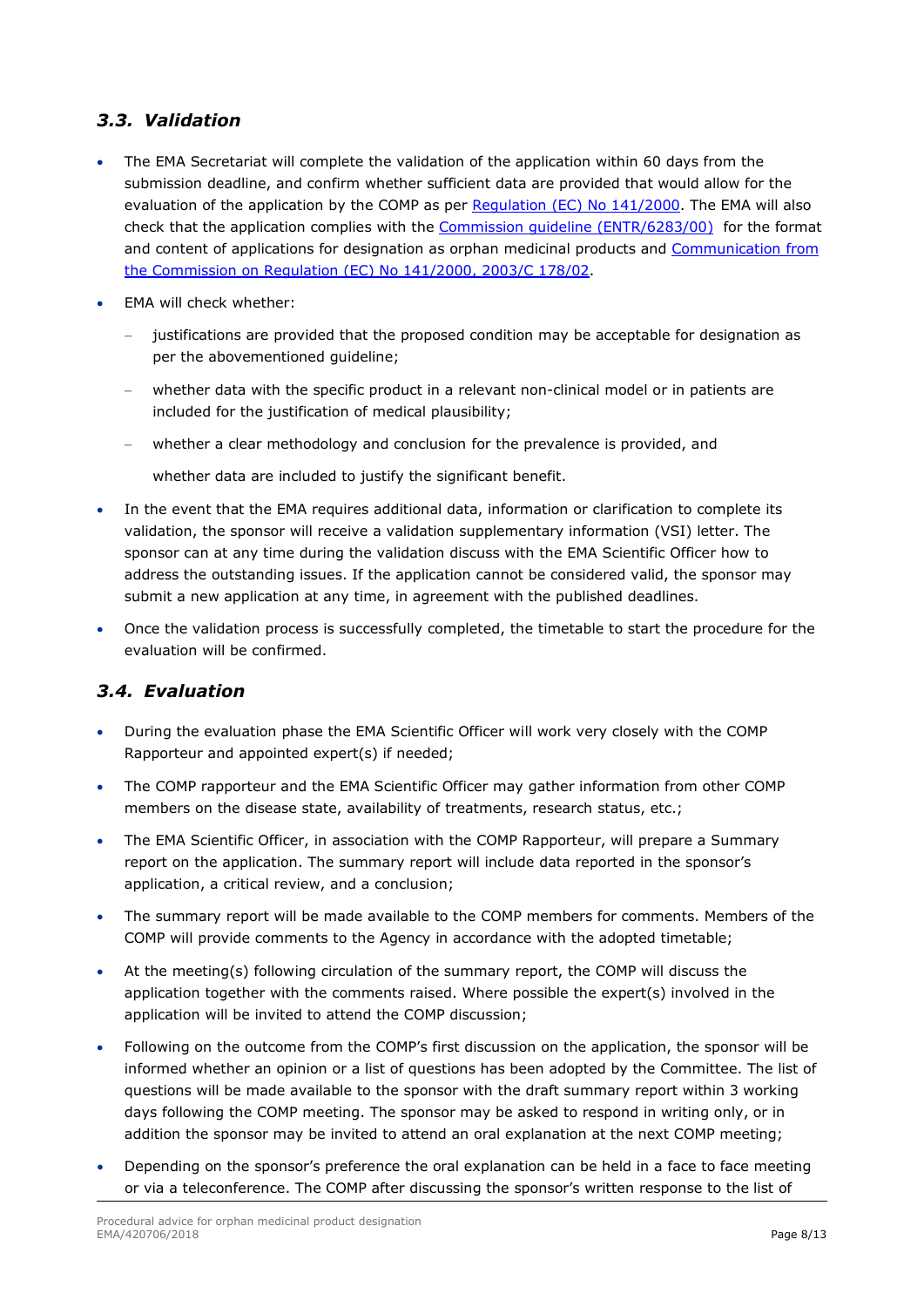questions, may agree on a positive opinion before the oral explanation. This is done at the first day of the plenary meeting. In such case the oral explanation would be cancelled;

- For the oral explanation the sponsors will be requested to provide the EMA (one week before the meeting at the latest) with:
	- list of participants;
	- individual dial-in numbers for the sponsor's representatives/experts wishing to participate via teleconference;
	- PowerPoint presentation (in the interest of time, the presentation should focus only on the questions outlined in the list of questions).
- On the day of the oral explanation the sponsor should arrive to the EMA at least half an hour before the start of the discussion. If the PowerPoint presentation has been revised since the last update the sponsor should resubmit it via the IRIS portal in advance of the discussion;
- The oral explanation lasts around 1 hour and includes the COMP discussion with the sponsor. The outcome of the discussion will be communicated to the sponsor immediately after the Committee has reached a conclusion.

## <span id="page-8-0"></span>*3.5. Opinion*

- Before day 90, the COMP adopts its opinion (in English);
- The opinion may be obtained during a COMP meeting or exceptionally by written procedure. The COMP opinion, which may be favourable or unfavourable, is, wherever possible, reached by consensus. If such consensus cannot be reached, the opinion shall be adopted by a majority of two-thirds of all COMP members;
- The EMA, taking into account the discussion within the COMP and the conclusions reached, will revise the summary report, which once adopted by the COMP will become the final summary report;
- If a negative outcome of the review of the application appears likely, the sponsor is allowed to withdraw the application before the COMP adopts the opinion. In such case the sponsor will be informed immediately about the negative trend and advised on a possibility to withdraw the application via the IRIS portal before the end of the on-going COMP meeting;
- If a negative opinion is adopted, the sponsor receives the COMP negative opinion with the information about the appeal procedure (see 3.7 below).

# <span id="page-8-1"></span>*3.6. Follow-up to the COMP opinion*

- The information on the adopted COMP opinions is published in the [COMP monthly reports](http://www.ema.europa.eu/ema/index.jsp?curl=pages/news_and_events/document_listing/document_listing_000201.jsp&mid=WC0b01ac0580028e78) on the EMA website;
- Following finalisation of relevant documents, the EMA forwards the COMP opinion to the European Commission for the Decision process and to the sponsor via the online portal;
- The sponsor is requested to confirm in writing (via e-mail) the receipt of the COMP opinion within the online portal. The minutes of the COMP meetings reflecting on the outcome for the opinions and the grounds are published on the EMA website (usually approximately one month after the COMP opinion). The published minutes will not identify the name of the product or the name of the sponsor for the withdrawn procedures, which did not receive an opinion.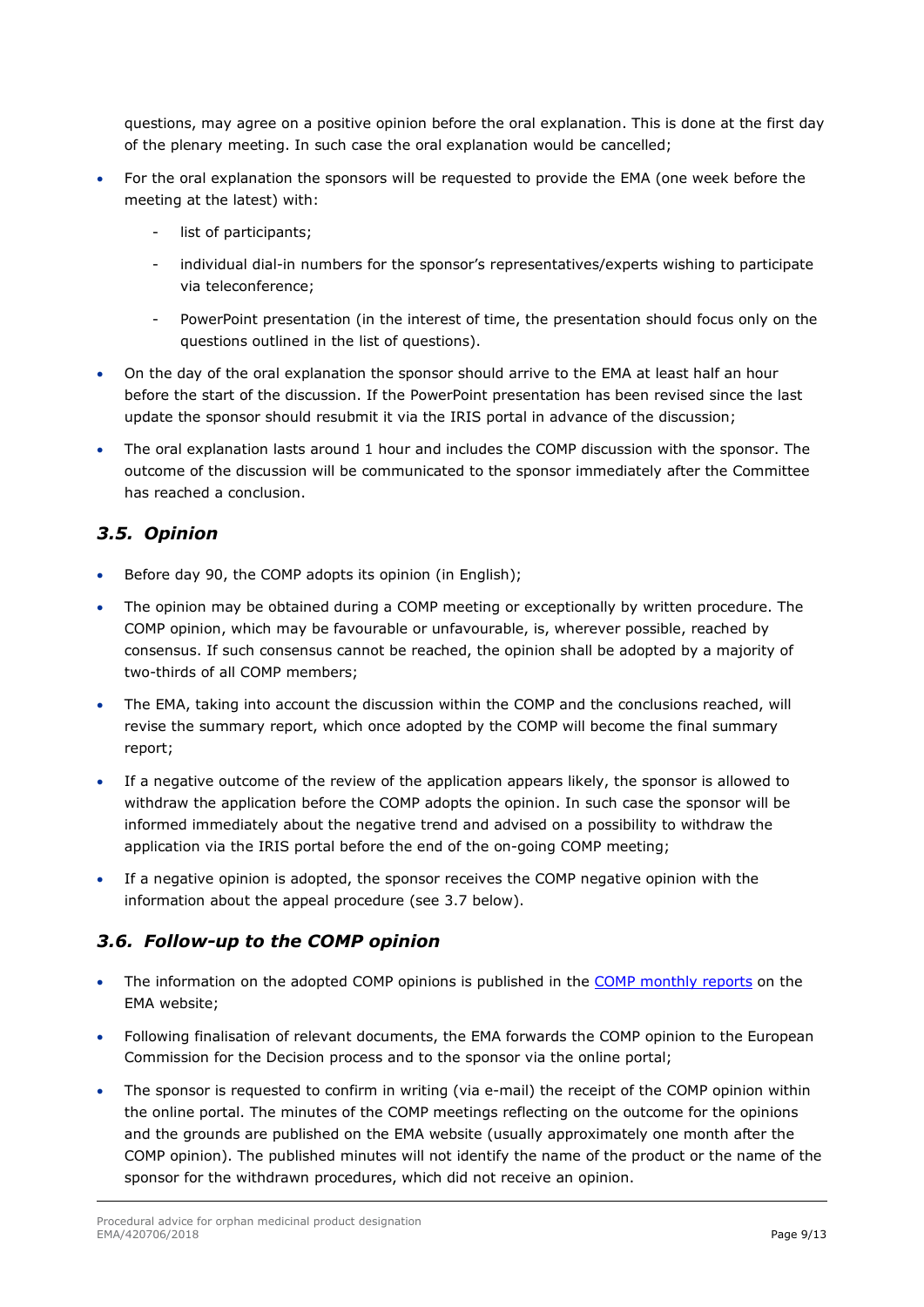# <span id="page-9-0"></span>*3.7. Appeal*

- In case of a negative opinion, the sponsor may appeal. Please refer to the Procedural advice on [appeal procedure for Orphan Medicinal Product Designation](http://www.ema.europa.eu/docs/en_GB/document_library/Regulatory_and_procedural_guideline/2009/09/WC500003783.pdf) (EMEA/2677/01 Rev.1);
- The appeal is requested in the IRIS portal as a separate submission, linked to the initial submission. The submission of the appeal request, including detailed grounds, should be made within 90 days of receipt of the opinion. The grounds for the appeal should be based only on the original information provided in the application for orphan designation, but may include new analyses;
- The EMA will refer the grounds for appeal to the COMP, who will consider whether its opinion should be revised at the first meeting following receipt of the grounds for appeal.

## <span id="page-9-1"></span>*3.8. Decision*

- The decision will be adopted by the Commission, within 30 days of its receipt of the COMP opinion and forwarded to the sponsor;
- Following the EC decision on the designation, a public summary of opinion on orphan designation will be published on the [EMA website.](http://www.ema.europa.eu/ema/index.jsp?curl=pages/medicines/landing/orphan_search.jsp&mid=WC0b01ac058001d12b)

## <span id="page-9-2"></span>*3.9. Publication in the Register*

• Upon a favourable decision by the Commission, the designated medicinal product shall be entered in the [Community Register of Orphan Medicinal Products.](http://ec.europa.eu/health/documents/community-register/html/index_en.htm)

# <span id="page-9-3"></span>**4. General advice**

- Full information on the procedure for orphan medicinal products designation is available on the EMA [orphan designation website;](http://www.ema.europa.eu/ema/index.jsp?curl=pages/regulation/general/general_content_000029.jsp&mid=WC0b01ac05800240ce)
- The European Union (EU) offers a range of [incentives](http://www.ema.europa.eu/ema/index.jsp?curl=pages/regulation/general/general_content_000393.jsp&mid=WC0b01ac0580024c5a) to encourage the development of medicines intended for small numbers of patients;
- Sponsors are invited to consider the benefits of obtaining Small or Medium Enterprise status, if applicable; more information is available on the EMA small and medium-sized enterprise office [webpage;](http://www.ema.europa.eu/ema/index.jsp?curl=pages/regulation/general/general_content_000059.jsp&mid=WC0b01ac05800240cc)
- Every sponsor is requested to provide a prevalence calculation based on existing sources irrespective of the data already known and assessed by the COMP. Even though the assessment of the prevalence calculation is done on the merits of each application, sponsors can refer to previous COMP opinions and make use of published conclusions. In those cases, sponsors should provide an updated estimate with regards to the submission date and based on its own calculations. The Agency publishes information on the prevalence conclusions in the product's public summary of opinion and keeps an updated table with relevant sources for conditions that have been subject of marketing authorisation. This is done to reduce the administrative burden for new applications and to increase transparency on previous designations. Please refer to the Relevant sources for orphan [disease prevalence data](http://www.ema.europa.eu/docs/en_GB/document_library/Other/2012/07/WC500130297.pdf) (EMA/452415/2012);
- Sponsors with Advanced Therapeutic Medicinal Products (ATMPs) should consider submitting to the Committee for Advanced Therapies (CAT) for classification and naming of their product if possible before submission for Orphan Medicinal Designation. More information is available on the EMA [advanced therapies webpage;](http://www.ema.europa.eu/ema/index.jsp?curl=pages/special_topics/general/general_content_000504.jsp&mid=WC0b01ac058050f347)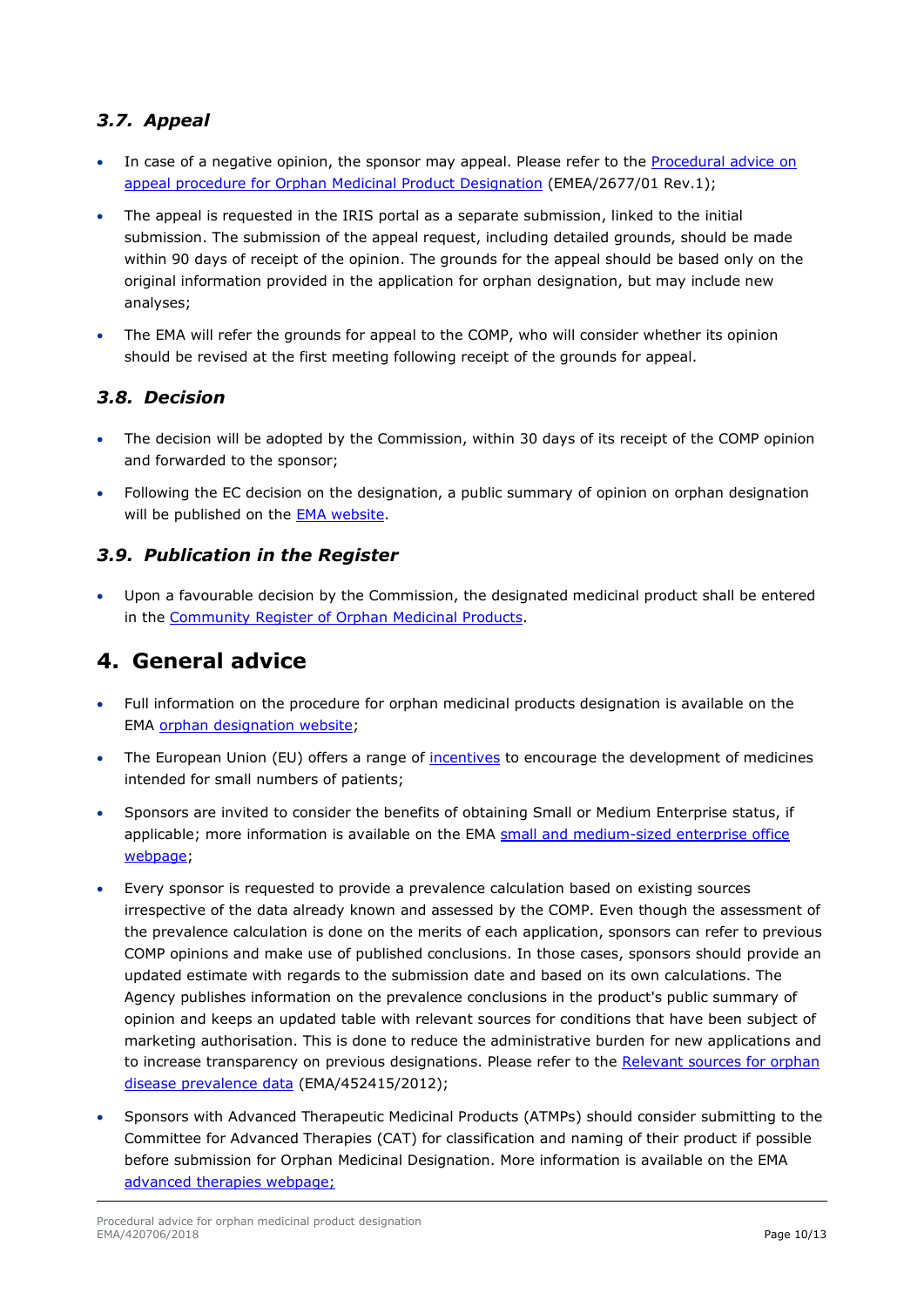• Sponsors are welcome to address any general queries related to orphan medicines sending a question via the following link [https://www.ema.europa.eu/en/about-us/contact/send-question](https://www.ema.europa.eu/en/about-us/contact/send-question-european-medicines-agency)[european-medicines-agency.](https://www.ema.europa.eu/en/about-us/contact/send-question-european-medicines-agency)

# <span id="page-10-0"></span>**5. Frequently asked questions**

### **Can an application for orphan medicinal product designation be submitted at any time in the development process?**

In accordance with Regulation (EC) No 141/2000 of 16 December 1999, the sponsor may submit an application for orphan medicinal product designation to the Agency at any stage of development of the medicinal product as long as the criteria for designation may be justified. However, the designation application must be submitted before the submission of the application for marketing authorisation.

For the purpose of designation and to support the rationale for the development of the product in the proposed condition some preliminary preclinical and/or clinical data are generally required. A pharmacological concept, not supported by any form of evidence or results, would generally not be considered by the Committee for Orphan Medicinal Products (COMP) as sufficient justification for the designation of the medicinal product in the proposed condition.

A request for designation may be made for an already authorised medicinal product, if the designation request concerns a new orphan condition (please refer to the guideline on format and content of applications), which is not currently authorised.

## **Can an application for marketing authorisation be submitted before the application for orphan medicinal product designation has obtained an opinion and/or designation? If yes, can a fee reduction be granted on condition or refunded once the designation is obtained?**

An application for marketing authorisation can be submitted after the application for orphan designation has been submitted, while designation is still pending. It should be noted, however, that a fee reduction for the application for marketing authorisation can only be considered if designation has already been granted at the time of application for marketing authorisation.

If the marketing authorisation application is submitted while the designation is pending, a fee reduction cannot be granted on condition or refunded.

## **Can a product already authorised for a non-orphan indication in the EU receive orphan designation for another indication which is orphan?**

Yes, under certain circumstances. A request for orphan medicinal product designation may be made for a new orphan indication for an already authorised medicinal product. However, at the stage of applying for the marketing authorisation for the orphan indication, the marketing authorisation holder would be required to apply for a separate marketing authorisation for the orphan indication, using a different proprietary name. It will not be possible to extend the existing marketing authorisation to cover the new orphan indication. Orphan and 'non-orphan' indications may not be covered by the same marketing authorisation.

### **If a medicinal product has already been granted orphan drug designation in the US or Japan, would this be automatically accepted for the EU?**

No, the EU Regulation does not foresee recognition of orphan status granted in other regions. In addition, the criteria for orphan designation are not internationally harmonised. Orphan designation can only be granted in the EU, by the European Commission, once an application for designation has been reviewed by the [Committee for Orphan Medicinal Products \(COMP\),](http://www.ema.europa.eu/ema/index.jsp?curl=pages/about_us/general/general_content_000123.jsp&mid=WC0b01ac0580028e32) in accordance with the procedure laid down in Article 5, Regulation (EC) No 141/2000 of 16 December 1999.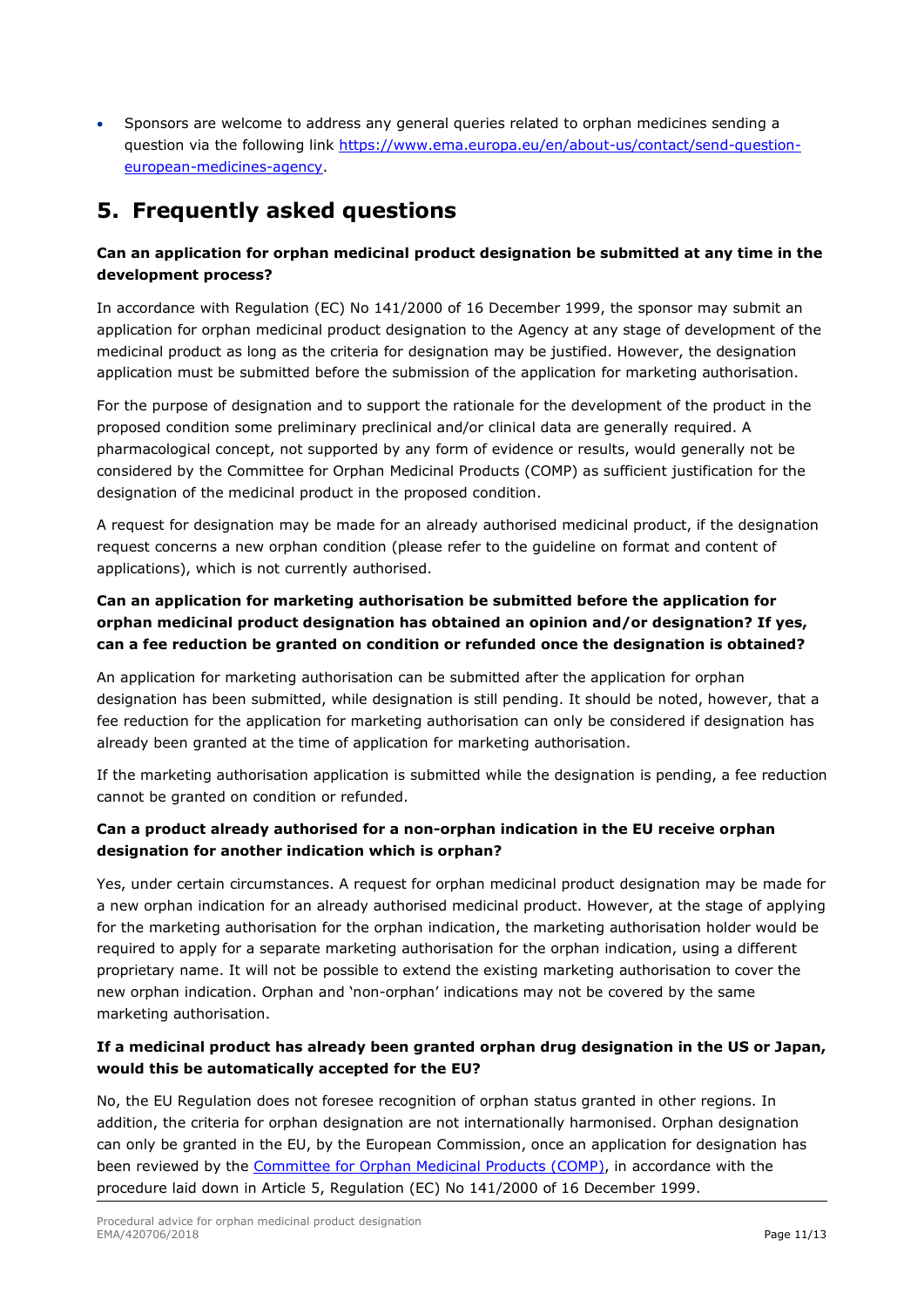### **Once orphan designation is granted, will it be possible to obtain a reduction in fees also for protocol assistance, variations and annual fee, or only for a reduction in fees for the marketing authorisation application?**

For medicinal products which have been granted orphan designation (i.e. EC decision), reduction of fees or fee waivers will be considered for all types of activities including, fees for pre-authorisation activities such as protocol assistance, the application for marketing authorisation, inspections. For post-authorisation activities fee waivers apply to SME sponsors only. The extent of these fee reductions may vary annually, in accordance with the funding approved by the EU Commission for these activities.

#### **Which are the sponsor's options in case of negative outcome for orphan designation? Which information is published in case of a negative opinion?**

When the outcome for a designation application is negative, the COMP will adopt a negative opinion, unless the sponsor chooses to withdraw the application. The sponsor must request the withdrawal before the COMP adopts an opinion, in other words, before the end of the COMP meeting. When the application is withdrawn, no information on the application is made public. The sponsor can re-apply for orphan designation with additional or complementary data at a later stage.

If the sponsor does not withdraw the application, a negative opinion is adopted by the COMP and is transformed into a Commission Decision, unless an appeal procedure is triggered. In this case the Decision has to wait for the outcome of the appeal. A summary of the negative opinion will be published on the Agency website and the decision will be entered in the [Community Register.](http://ec.europa.eu/health/documents/community-register/html/index_en.htm)

#### **Can the sponsor appeal an opinion issued by the COMP?**

Yes, a sponsor can appeal an opinion of the Committee. The submission, including detailed grounds for the appeal, should be sent to the Agency within 90 days of receipt of the opinion. The grounds for the appeal should be based only on the original information provided in the application for orphan designation, but may include new analyses.

The COMP will discuss the grounds for appeal and will consider whether its opinion should be revised. Once a final opinion is adopted by the Committee, a summary of the opinion will be published on the Agency web-site and the resulting Commission decision will be entered in the Community Register. In case of withdrawal of the appeal by the sponsor, the previous opinion will become final.

### **At the stage of the application for marketing authorisation, does the sponsor of a designated orphan medicinal product have the choice between the centralised procedure and the Mutual Recognition procedure?**

This was a possibility only in the past. According to the Art. 3(1) of Regulation No 726/2004 of the European Parliament and the European Council, designated orphan medicinal products are required to apply through the centralised procedure. No medicinal product appearing in the Annex may be placed on the market within the Community unless a marketing authorisation has been granted by the Community in accordance with the provisions of this Regulation.

#### **Are orphan medicinal products eligible to receive a marketing authorisation under exceptional circumstances?**

As any medicinal product, a designated orphan medicinal product may be granted a marketing authorisation under exceptional circumstances, subject to annual re-assessment and certain specific obligations, in particular "when the indications for which the product is intended are encountered so rarely that the applicant cannot reasonably be expected to provide comprehensive evidence" (Part II.6 of Annex I to Directive 2001/83/EC, as amended).